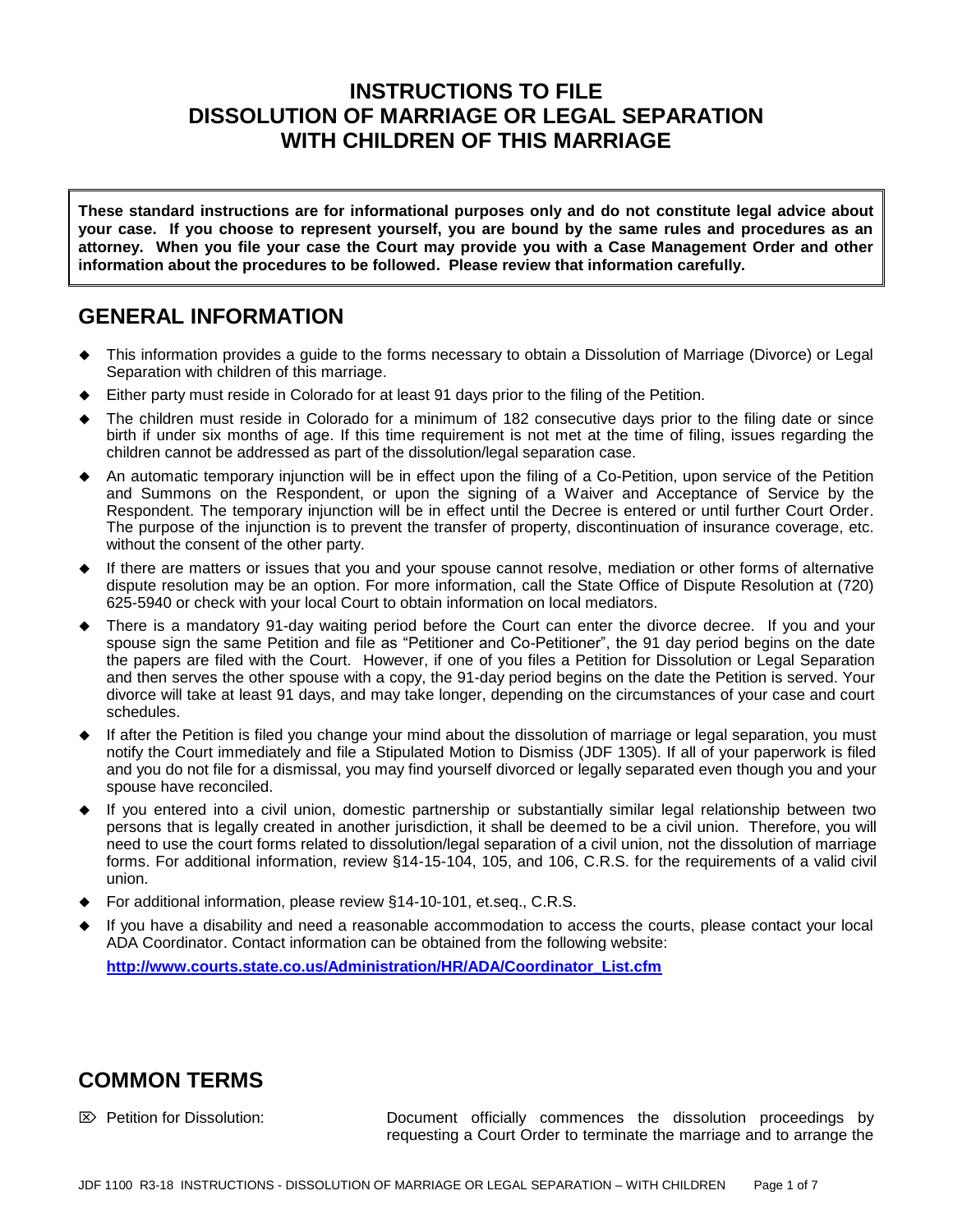|                                              | terms of allocation of parental responsibilities, child support, division of<br>property and debts, and to award maintenance, if applicable.                                                                                                                                                                                                                                                                                                                                                             |  |  |
|----------------------------------------------|----------------------------------------------------------------------------------------------------------------------------------------------------------------------------------------------------------------------------------------------------------------------------------------------------------------------------------------------------------------------------------------------------------------------------------------------------------------------------------------------------------|--|--|
| <b>E&gt;</b> Petition for Legal Separation:  | Document officially commences the legal separation proceeding by<br>requesting a Court Order to arrange the terms of allocation of parental<br>responsibilities, child support, division of property and debts, and<br>payment of maintenance, if applicable, for the married couple to live<br>separately.                                                                                                                                                                                              |  |  |
| $\mathbb{Z}$ Petitioner:                     | The person filing the Petition with the Court.                                                                                                                                                                                                                                                                                                                                                                                                                                                           |  |  |
| <b>E&gt;</b> Co-Petitioner:                  | The person filing the Petition with the Court together with the<br>Petitioner.                                                                                                                                                                                                                                                                                                                                                                                                                           |  |  |
| $\mathbb{Z}$ Respondent:                     | The person served a Petition for Dissolution or Legal Separation who<br>must respond to the allegations of the Petition in order to have his/her<br>desires considered.                                                                                                                                                                                                                                                                                                                                  |  |  |
| <b>E&gt;</b> Parental Responsibilities:      | This term includes both parenting time and decision-making<br>responsibilities regarding the children. (The term "Custody" is no longer used.)                                                                                                                                                                                                                                                                                                                                                           |  |  |
| $\mathbb{Z}$ Decree:                         | A final order of the Court.                                                                                                                                                                                                                                                                                                                                                                                                                                                                              |  |  |
| $\mathbb{Z}$ Service of Process:             | The official means by which a party is notified that a document has<br>been filed against him/her and provided a copy of the document and a<br>description of the person's rights and obligations as a party to the<br>case.                                                                                                                                                                                                                                                                             |  |  |
| <b>E&gt;</b> Diligent Efforts:               | Efforts to locate an individual to complete personal service; including<br>contacting friends, family, business associates; completing an internet<br>search; and attempting personal service by a process server, police<br>department or sheriff's office.                                                                                                                                                                                                                                             |  |  |
| $\boxtimes$ Hearing Date:                    | The date that the Petitioner and Respondent must appear in Court.                                                                                                                                                                                                                                                                                                                                                                                                                                        |  |  |
| $\mathbb{Z}$ Child Family Investigator:      | A court-appointed individual who will evaluate independently the<br>issues for the best interest of the child and report his/her findings to<br>the Court.                                                                                                                                                                                                                                                                                                                                               |  |  |
| $\mathbb{Z}$ Mediation:                      | A confidential process whereby a trained neutral third party assists<br>disputing parties to reach their own resolution.                                                                                                                                                                                                                                                                                                                                                                                 |  |  |
| <b>E&gt;</b> Alternative Dispute Resolution: | A process that allows parties to resolve their dispute without litigating<br>the matter in court.                                                                                                                                                                                                                                                                                                                                                                                                        |  |  |
| $\mathbb{Z}$ Emancipation:                   | Emancipation occurs when the last or only child reaches the age of<br>19, unless the child is still in high school, in which case support<br>continues until the end of the month following graduation; or until the<br>child(ren) otherwise emancipate as may be determined by the Court.<br>Child support may be changed or amended upon motion of a party<br>when any of the children reach 19 so that the overall child support<br>obligation is reduced. See §14-10-115(13), C.R.S. for exceptions. |  |  |
| $\mathbb{Z}$ May:                            | In legal terms, "may" is defined as "optional" or "can".                                                                                                                                                                                                                                                                                                                                                                                                                                                 |  |  |
| $\mathbb{Z}$ Shall:                          | In legal terms, "shall" is defined as "required".                                                                                                                                                                                                                                                                                                                                                                                                                                                        |  |  |
|                                              |                                                                                                                                                                                                                                                                                                                                                                                                                                                                                                          |  |  |

## **If you do not understand this information, please contact an attorney. You may also contact the Family Court Facilitator at your local courthouse, if one is available in your Judicial District.**

# **FEES**

The filing fee is \$230.00. If you are unable to pay the filing fee, you must complete the Motion to File without Payment and Supporting Financial Affidavit (JDF 205) and submit it to the Court along with supporting documentation, e.g. pay stubs, bank statements. Once you submit the completed JDF 205 form and a blank Order (JDF 206), the Court will decide whether you need to pay the filing fee.

**The Court may require mediation or parenting classes and may require these fees to be paid upon the filing of the case.**

Other fees that a party to the case may encounter are as follows: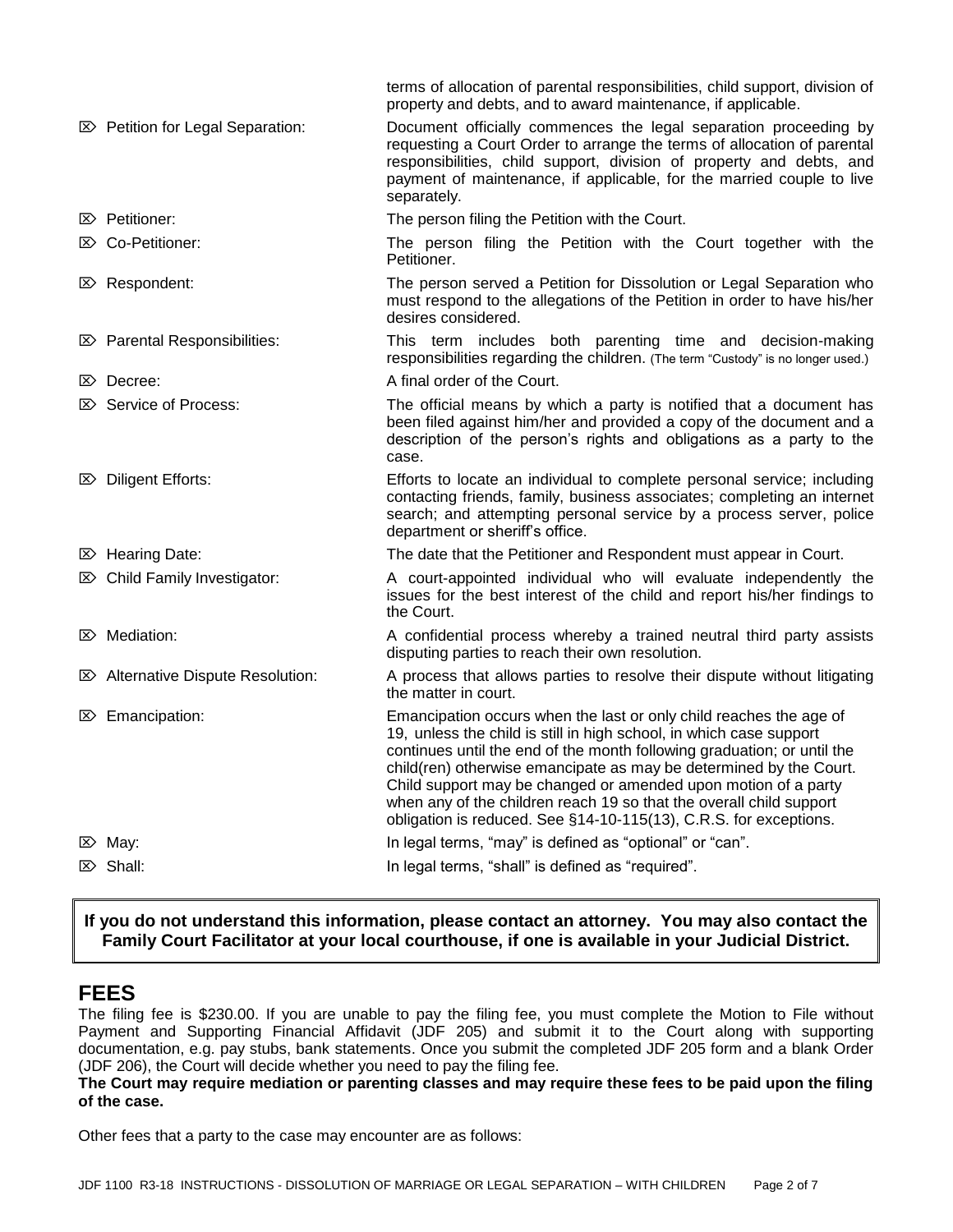- $\Box$  Response  $$116.00$
- 
- □ Certification Fee \$20.00
- □ Copies of Documents (Documents on File) \$.75 per page or \$1.50 if double sided
- □ Copies of Documents (Documents not on File) \$.25 per page or \$.50 if double sided

Service Fees Varies (not payable through or to the Court)

# **FORMS**

To access a form online go to **[www.courts.state.co.us](http://www.courts.state.co.us/)** and click on the **"Forms"** Tab. The packet/forms are available in PDF, WORD or EXCEL by selecting **Divorce, Family Matters, Civil Unions – Divorce – Divorce or Legal Separation WITH Children**. You may complete a form online and print or you may print it and type or print legibly in black ink.

### **You may need all or some of these forms. Read these instructions carefully to determine what forms you may need.**

| Case Information Sheet                                                                 |
|----------------------------------------------------------------------------------------|
| Petition for Dissolution of Marriage or Legal Separation                               |
| Summons for Dissolution of Marriage or Legal Separation                                |
| Waiver and Acceptance of Service                                                       |
| <b>Return of Service</b>                                                               |
| Response                                                                               |
| Certificate of Compliance with Mandatory Financial Disclosures                         |
| <b>Sworn Financial Statement</b>                                                       |
| Parenting Plan                                                                         |
| Separation Agreement                                                                   |
| Decree of Dissolution of Marriage or Legal Separation                                  |
| <b>Support Order</b>                                                                   |
| Notice of Domestic Relations Initial Status Conference                                 |
| Notice of Domestic Relations Status Conference                                         |
| Instructions to Set a Hearing and to Complete a Notice of Hearing or Status Conference |
| Notice to Set Hearing                                                                  |
| Notice of Hearing                                                                      |
| Mandatory Disclosure - Form 35.1                                                       |
| Court Authorization for Financial Disclosure                                           |
| <b>Pretrial Statement</b>                                                              |
|                                                                                        |

# **STEPS TO FILING YOUR CASE**

## **Step 1**: **Complete Initial Forms.**

Selecting these instructions indicates that you are planning on filing for a Dissolution of Marriage or Legal Separation with Children of this marriage. You are filing jointly as Petitioner and Co-Petitioner, or you are filing as Petitioner and naming your spouse as "Respondent" if he/she is not agreeable to the Dissolution of Marriage or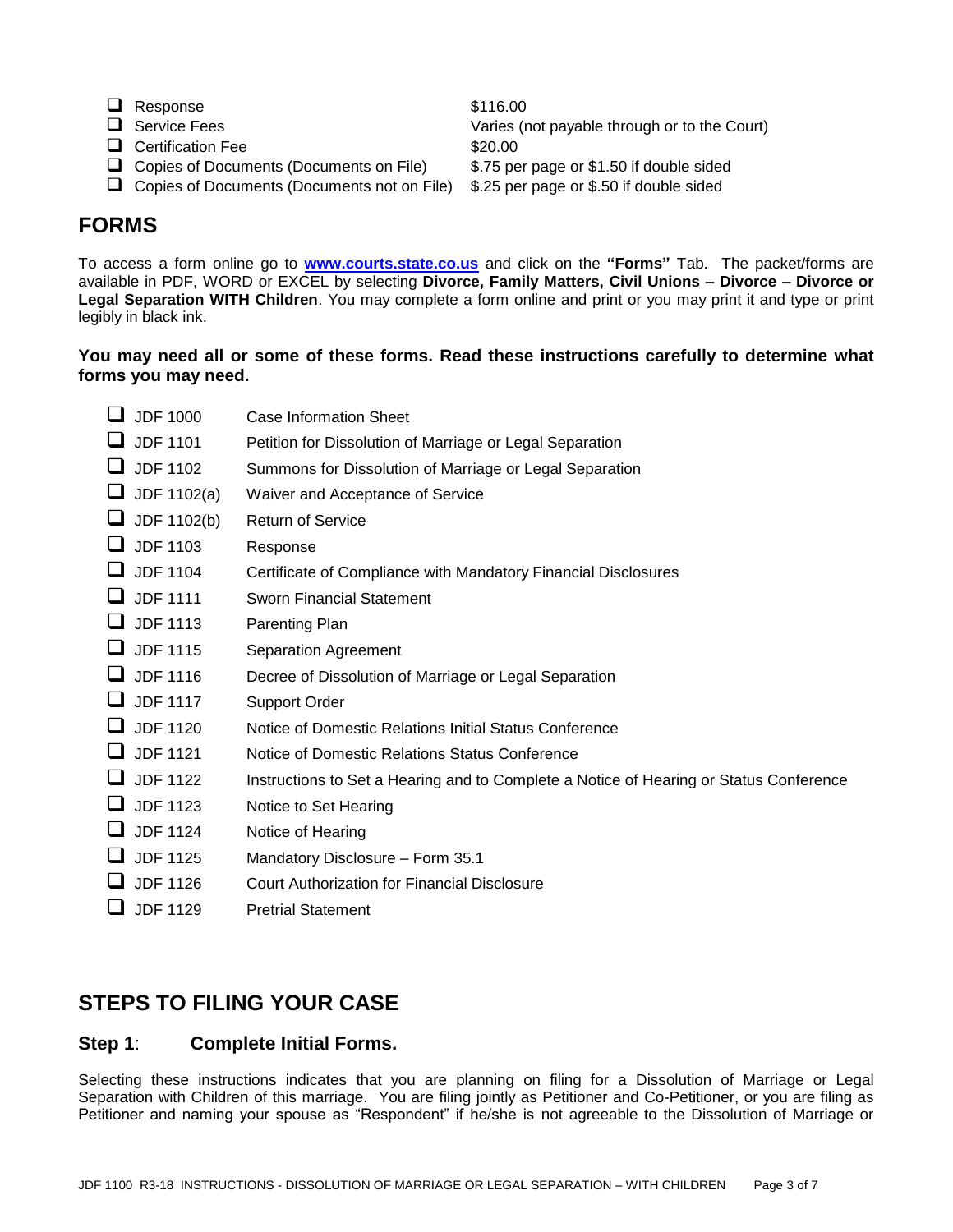Legal Separation. The caption below needs to be completed on all forms filed. **Make sure that you make a copy for your own records of all of the forms you file with the Court.**

| County, Colorado<br>District Court                     |                  |                       |           |  |  |
|--------------------------------------------------------|------------------|-----------------------|-----------|--|--|
| Court Address:                                         |                  |                       |           |  |  |
|                                                        |                  |                       |           |  |  |
| In re the Marriage of:                                 |                  |                       |           |  |  |
|                                                        |                  | <b>COURT USE ONLY</b> |           |  |  |
| Petitioner:                                            |                  |                       |           |  |  |
| and                                                    |                  |                       |           |  |  |
| Co-Petitioner/Respondent:                              |                  |                       |           |  |  |
| Attorney or Party Without Attorney (Name and Address): | Case Number:     |                       |           |  |  |
|                                                        |                  |                       |           |  |  |
| Phone Number:                                          | E-mail:          |                       |           |  |  |
| <b>FAX Number:</b>                                     | Atty. Reg. $#$ : |                       |           |  |  |
|                                                        |                  | <b>Division</b>       | Courtroom |  |  |
| <b>NAME OF FORM</b>                                    |                  |                       |           |  |  |

### **Case Information Sheet (JDF 1000):**

 $\Box$  Please complete all sections of this required form.

### **Petition for Dissolution of Marriage or Legal Separation (JDF 1101):**

- $\Box$  Please complete all sections of this form.
- $\Box$  This form must be signed either by both parties if filing together or by the party filing the form.
- $\Box$  If one party desires to have a prior name restored, that person must indicate that fact on the Petition (sections 19 and 20). If the Respondent requests a name change, he or she must file a signed and notarized response requesting the name change.

### **Summons for Dissolution of Marriage or Legal Separation (JDF 1102):**

- Only complete the Summons if you named your spouse the Respondent on the Petition and your spouse did not sign the Petition.
- $\Box$  Complete all sections in the caption and check either Dissolution of Marriage or Legal Separation in the appropriate box. The Court will date and sign the form when it is filed.

## **Step 2: You are Ready to File your Case with the Court**.

- $\Box$  Provide the Court with the Petition, Case Information Sheet, and Summons, if applicable. Make sure the petition has been signed either by both parties if filing together or by the party filing the form.
- $\Box$  Pay the \$230.00 filing fee.
- □ When you file your Petition, the Court may provide you with a date for an Initial Status Conference or you may be required to schedule the conference yourself.
- Review the Court's Case Management Order and other information to determine what you need to do next. *Please read the information to inform you about the various procedures and timelines.*

## **Step 3: Serve the Dissolution or Legal Separation Papers only if both parties did not file as Petitioner/Co-Petitioner.**

It is important that you have your spouse served as quickly as possible as the mandatory 91 day waiting period will not start until your spouse is officially served with the Petition and Summons.

- $\Box$  Once you have filed your Petition, the Court will provide you with a signed summons to serve your spouse.
- $\Box$  The Court may require you to provide a copy of the Case Management Order and other information to the other party.
- $\Box$  If you received a date for an Initial Status Conference, you must provide notice to all parties. This conference shall take place no later than 42 days from the filing of the Petition.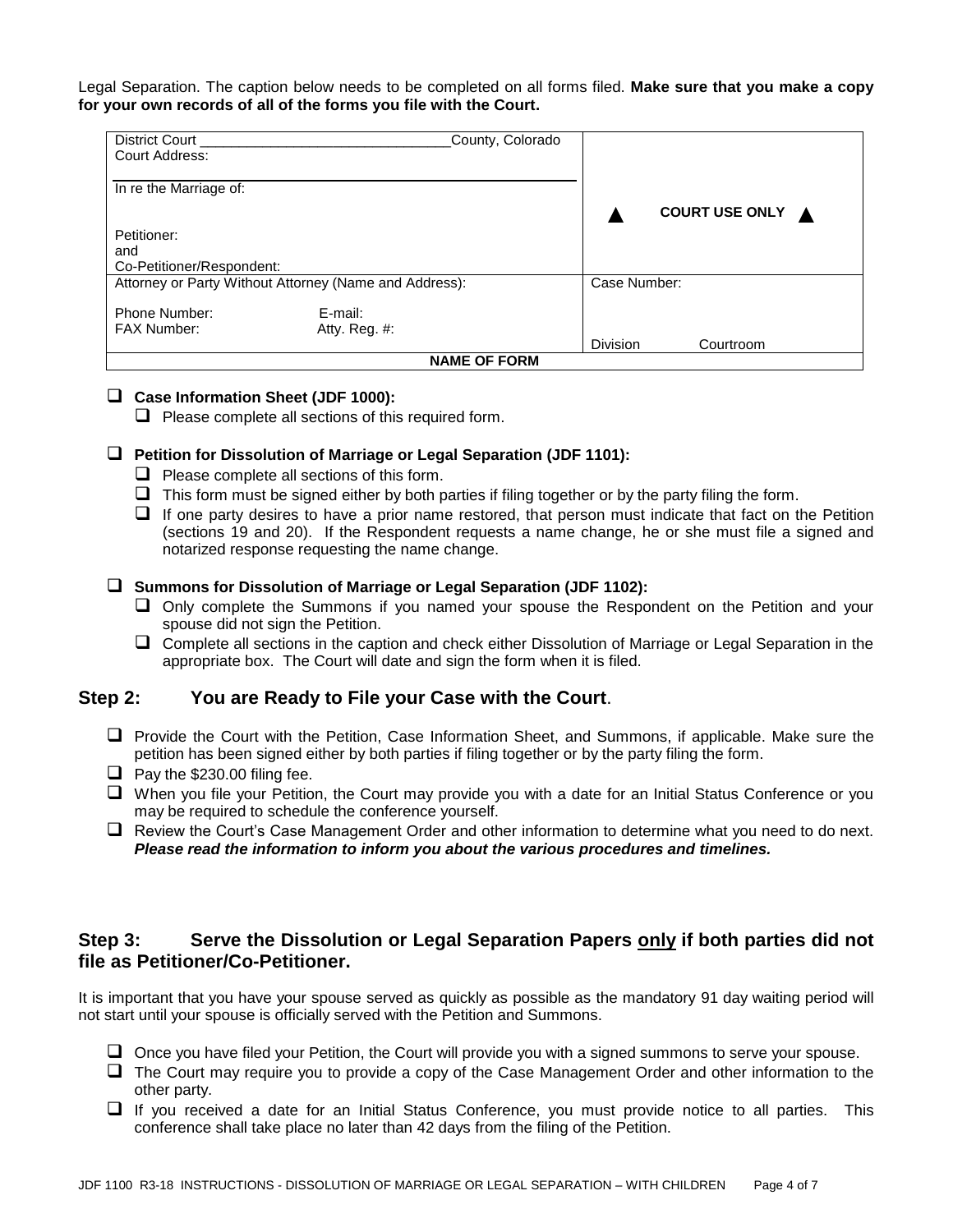### $\Box$  Service options:

#### **Waiver and Acceptance of Service:**

- $\Box$  This is the easiest form of service. However, your spouse must be willing to accept the dissolution/legal separation papers and sign the waiver.
- $\Box$  Have your spouse sign the Waiver and Acceptance of Service form  $-JDF$  1102(a) before a Court Clerk or Notary Public.
- $\Box$  File the signed original waiver with the Court.

#### **Personal Service:**

- $\Box$  Select the Sheriff's Department, a private process server, or someone you know over the age of 18 who is not involved in the case, and who knows the rules of service to serve the Respondent.
- $\Box$  Provide the process server with the Petition and Summons.
- $\Box$  The process server will need to return the completed Return of Service JDF 1102(b) to the Court for filing, or return it to you to bring and file with the Court.

#### **Service by Mail or Publication:**

- $\Box$  If you do not know where your spouse is you will need to use this method of service and should file these forms with the Court as soon as possible.
- $\Box$  You must make diligent efforts to locate the other party before selecting this option for service. See Instructions JDF 1300 for additional information regarding service by publication.
- Service by mail or publication shall be allowed **only** upon approval by the Court. If this process is necessary, complete forms JDF 1301 and 1302.

## **RESPONDENT FILES A RESPONSE**

The Respondent may file a response to the Petition. Filing fee is \$116.00

The purpose of the response is for the Respondent to state in writing if he/she agrees or disagrees with the information in the Petition, and mail a copy to the other party. All fees paid are non-refundable.

- $\Box$  The Response form is JDF 1103.
- $\Box$  The Respondent must file the original with the Court a mail a copy to the Petitioner.

# **COMPLETE ADDITIONAL FORMS BEFORE YOUR INITIAL STATUS CONFERENCE OR AS IDENTIFIED IN THE CASE MANAGEMENT ORDER**

The forms that you may need to finalize your case are identified on the next few pages. Take your time and make sure you have all current and necessary information to complete the forms accurately, as these forms provide valuable information to the Court upon which to order allocation of parental responsibilities, child support, division of property and debts, and spousal support/maintenance, if applicable.

#### **Mandatory Disclosure – Form 35.1 (JDF 1125):**

This form identifies the documents that each party must provide to one another within 42 days after service of the Petition.

- The documents identified in the Mandatory Disclosure form **do not** need to be filed with the Court, **unless ordered by the Court except for the Sworn Financial Statement and Child Support Worksheets.**
- $\Box$  If a party does not timely provide the Mandatory Disclosures to the other party, the Court may impose sanctions.

#### **Certificate of Compliance with Mandatory Financial Disclosures (JDF 1104):**

The purpose of this form is for each party to acknowledge to the Court that they provided the mandatory disclosure documents to the other party. This form must be filed with the Court within 42 days after the Petition was signed by the other party, the other party signed the Waiver and Acceptance of Service, or the other party was served with the dissolution/legal separation Petition and Summons.

 **Each party must complete and file a Certificate of Compliance with the Court when the mandatory disclosures documents have been provided to the other party.** If you did not provide all of the mandatory disclosure items, please state why on this form.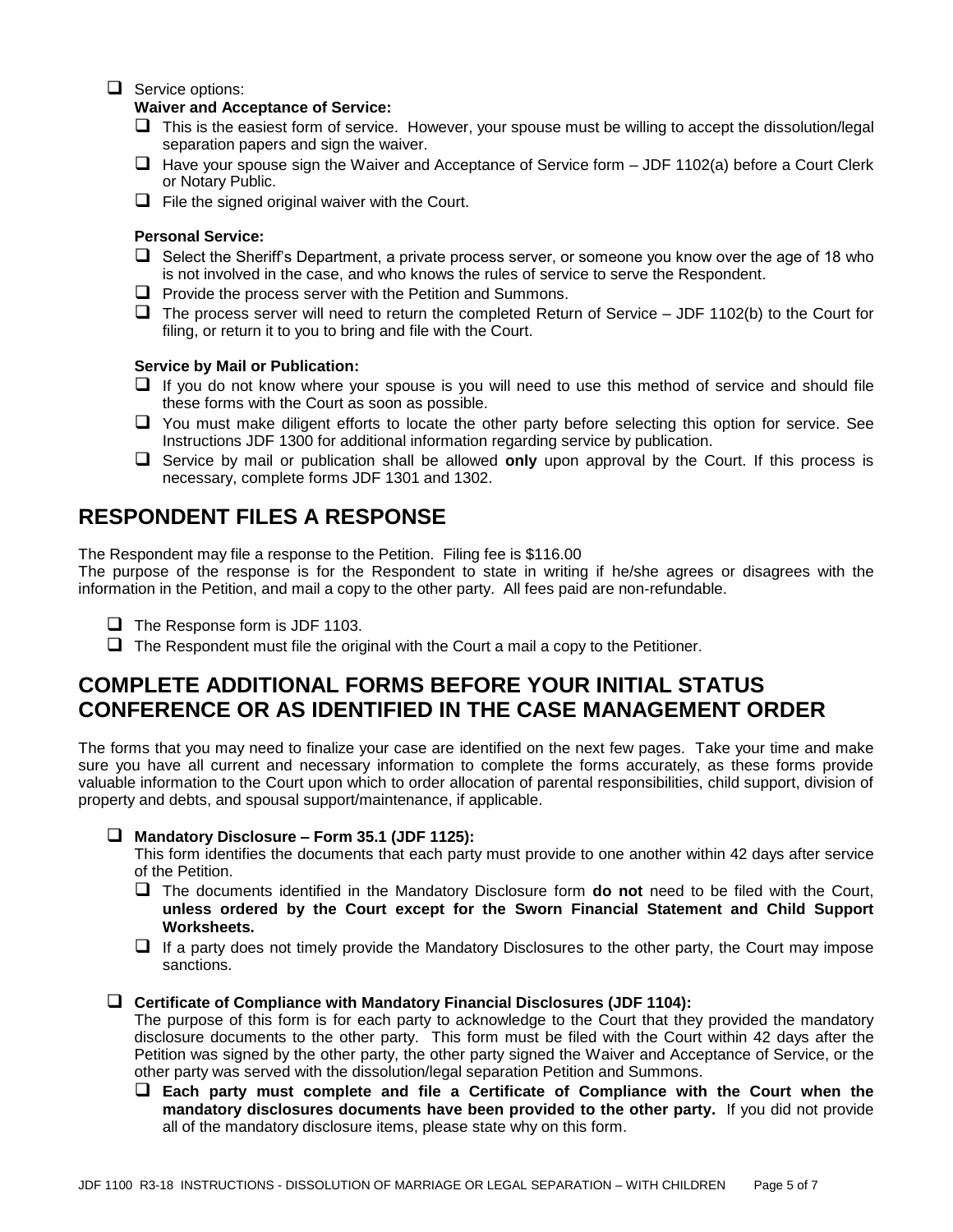- $\Box$  Complete all sections on this form.
- Complete the Certificate of Service portion identifying the method selected to provide the other party with a copy of this document.
- $\Box$  Send the other party the information you have identified on the form.

### **Sworn Financial Statement (JDF 1111):**

**This document must be filed within 42 days of service on the Respondent or 42 days after filing as Co-Petitioners.** You must provide true and complete information to the Court about your assets, debts, and income. You can be assessed a fine or jailed for providing false information. In addition, your case can be reopened due to fraud. Complete and file with the Court a Supporting Schedules for Assets (JDF 1111SS), only if applicable to your case.

 **Each party must complete their own Financial Statement and all sections must be completed.** The Financial Statement must contain current personal and financial information to determine whether the Separation Agreement is fair to each party. Failure of a party to file a Sworn Financial Statement may result in a refusal by the Court to enter a Final Decree or the Court may impose sanctions against the party who does not file the required paperwork.

The form must be signed by the petitioner or co-petitioner/respondent.

### **Parenting Plan (JDF 1113):**

- $\Box$  Please complete all sections of this form and make sure all issues are addressed. If any unique situations exist, identify them in Section F – "Other Terms".
- $\Box$  The Parenting Plan should identify only those parties who will have court-ordered parenting time and decision-making responsibilities. Day care/babysitting arrangements do not need to be specifically identified on this form.
- $\Box$  Please indicate if this is a full or partial parenting plan.
	- **If this is a partial parenting plan you or the other party must complete JDF 1129 – Pretrial Statement.** The purpose of this form is for you or the other party to identify to the Court what issues have not been resolved
- $\Box$  Each party should re-read the parenting plan to be sure that it accurately represents what you and the other party have agreed to regarding the children or what you and the other party do not agree to.

### **Parenting education classes may be required by the Court. This information should be in the Case Management Order or other information provided by the Court at the time the Petition is filed.**

### **Separation Agreement (JDF 1115):**

The purpose of this form is to identify in writing what issues you and the other party have settled on regarding maintenance (spousal support) for either party and for the disposition of property and debt. The Court must follow the separation agreement as it pertains to the parties themselves and to property, unless the Court finds the agreement unconscionable, in which case it may order the parties to submit a revised agreement.

- $\Box$  Complete all sections of this form either together or individually depending on the level of agreement and make sure all issues are addressed. If any unique situations exist, identify them in section  $5 -$ "Other Terms".
- $\Box$  Please indicate if this is a full or partial agreement.
	- **If this is a partial agreement you or the other party must complete JDF 1129 – Pretrial Statement.** The purpose of this form is for you or the other party to identify to the Court the issues that have not been resolved.
- $\Box$  Each party should re-read this form to ensure that it accurately represents what you and your spouse have agreed to.

### **Child Support Worksheets**

Use the information from each of your Sworn Financial Statements to complete the appropriate worksheet.

 **Automatic Calculation Option:** New child support guidelines became effective on January 1, 2014. Software for electronically calculating child support based on the new guidelines can be found at **[www.courts.state.co.us](http://www.courts.state.co.us/) – Go to "Self Help/Forms" > "All Forms and Instructions" >**